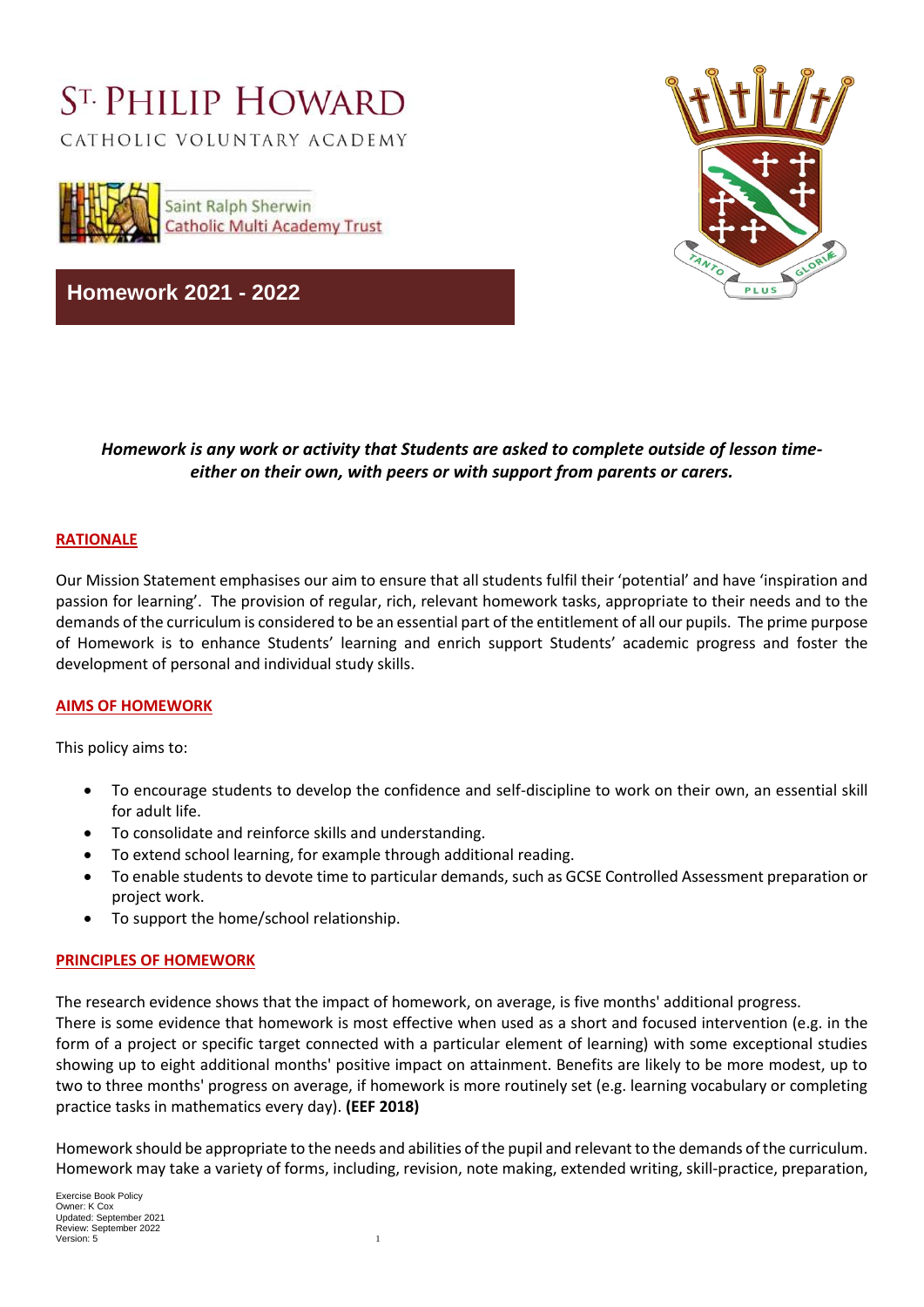research, analysis, creative or graphic work, design or evaluation. Homework should be set regularly. Homework assignments should be marked according to the Marking Policy. All teachers should encourage the development of student's personal organisation and study skills through the regular and systematic use and monitoring of the School Planner and VLE. The School Planner is an integral part of the teaching and learning process.

#### **HOMEWORK IN PRACTICE**

#### **What should teachers consider when setting homework?**

- Planned and focused activities are more beneficial than homework, which is more regular but may be routine or not linked with what is being learned in class.
- The broader evidence suggests that homework should not be used as a punishment or penalty for poor performance.
- A variety of tasks with different levels of challenge is likely to be beneficial.
- The broader evidence suggests that the quality of homework is more important than the quantity. Pupils should receive specific and timely feedback on homework.
- Have you made the purpose of homework clear to children (e.g. to increase a specific area of knowledge, or fluency in a particular area)? **(EEF 2018)**

#### **How is Homework set?**

- All homework will be set on the *VLE:* <https://sph.myvle.co.uk/login/> this will enable parents, teachers and students to monitor and track homework assignments on an easy to use online system.
- A School Planner is also issued to all pupils that may also be used to record homework when necessary. Pupils and their parents receive information and advice on its correct usage.
- All teachers should set homework on a regular basis (regularly as applicable to the subject's curriculum time).
- Homework tasks/ assignments can be set online using Century or Seneca to revisit key knowledge.
- Homework and study facilities are available in the Library during lunchtimes and evenings, including Homework Club in the Learning Support Centre, to ensure that all pupils have equal opportunities to study and equal access to study facilities.
- All homework is to be regularly marked and returned to students in a timely manner.

## **TYPES OF HOMEWORK**

Homework might include such things as:

- Quizzing/ testing of knowledge and keywords
- Written assignments
- Consolidation/ revision and enhancement activities
- Preparation for formal and informal oral presentation
- Reading in preparation for a lesson
- Selecting and retrieving information/ researching a project
- Focused Reading
- Conducting background research

Homework will be differentiated where necessary to take into account individual needs.

#### **Homework Incompletion:**

When homework has not been completed, the class teacher will take appropriate action in the first instance. The HOD may also intervene when there is a persistent lack of homework completion. This could include a break time, lunchtime or an after-school detention. Parents/Carers should be informed according to the behaviour policy.